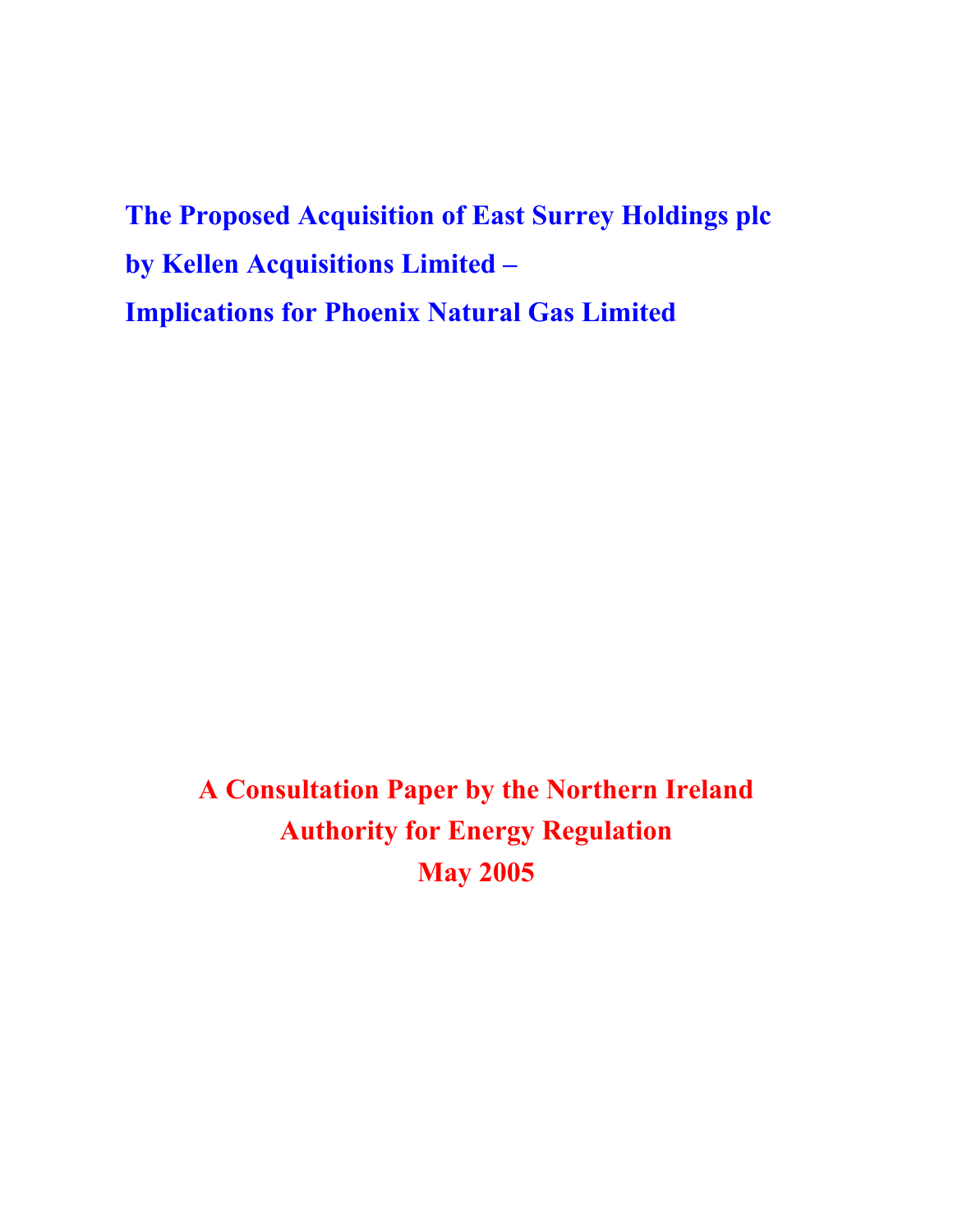## **1. Introduction**

On 8 April 2005, Kellen Acquisitions Limited (**Kellen**), an acquisition vehicle for the private equity house Terra Firma, announced its offer to acquire the shares in East Surrey Holdings plc (**ESH**).

The principal assets of ESH are East Surrey Water plc, a water company in southern England, and Phoenix Natural Gas Limited (**Phoenix**). Phoenix holds licences which authorise (mainly on an exclusive basis) it to convey and supply natural gas within the Greater Belfast area. It currently supplies gas to over 80,000 consumers.

Although Kellen's offer to acquire ESH does not require the consent of the Northern Ireland Authority for Energy Regulation (**the Authority**), it does reveal new information and give rise to a number of questions about issues related to the ongoing regulation of Phoenix. The purpose of this consultation paper is to allow the Authority to seek the views of all interested parties on whether the Authority's present proposals in relation to the regulation of Phoenix are adequate or should be reconsidered in the light of the acquisition.

In this consultation paper –

- Section 2 sets out the regulatory framework within which the Authority operates
- Section 3 sets out general background in relation to the development of the gas industry in Northern Ireland and the role of Phoenix in that development
- Section 4 sets out a history of recent developments in relation to Phoenix, including discussions which have taken place between it and the Authority during the past year
- Section 5 sets out a number of policy issues and concerns of the Authority which have been brought into focus by the proposed acquisition of ESH
- Section 6 requests relevant information and comments from all interested parties on the regulatory decisions facing the Authority.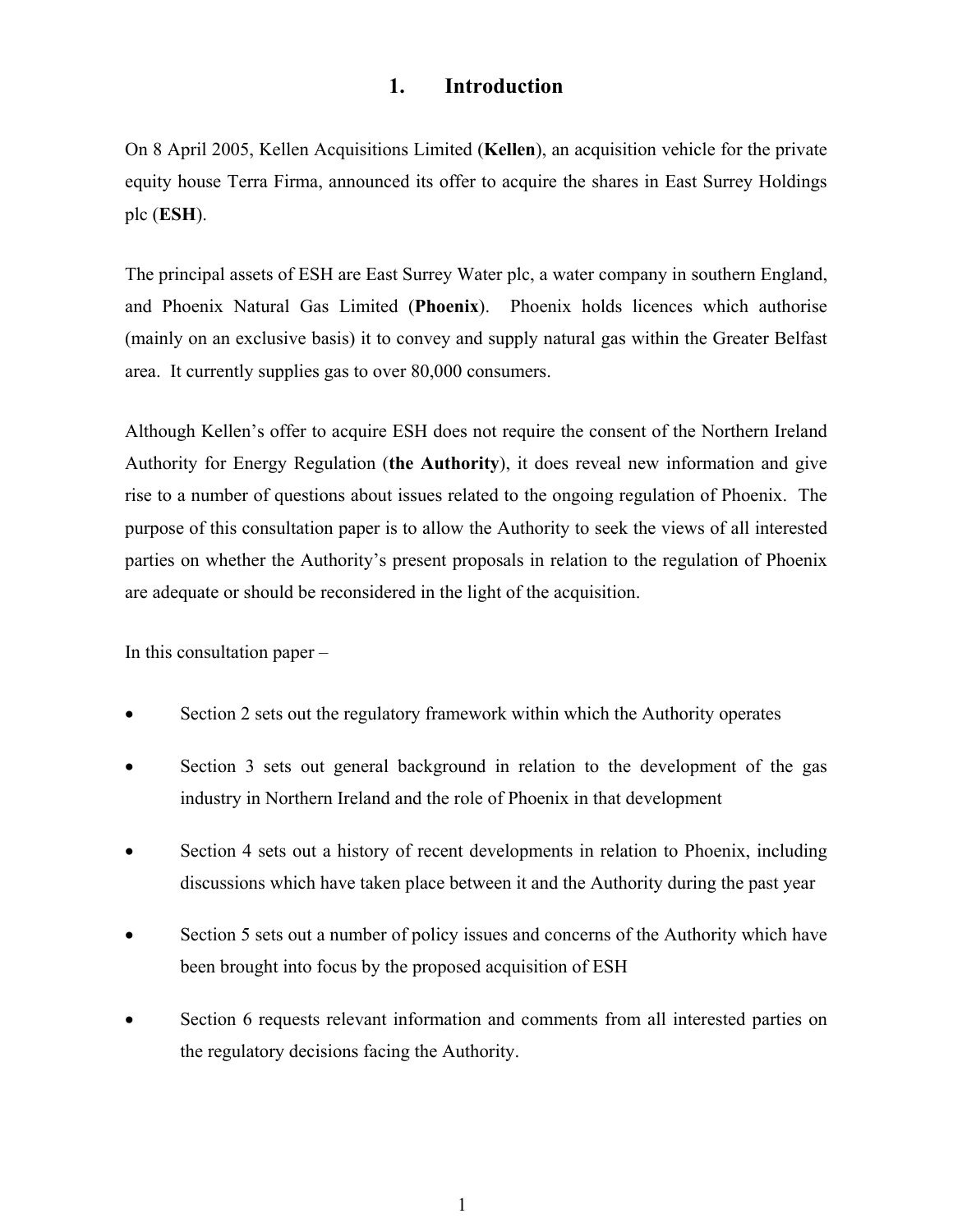### **2. The Regulatory Framework**

The Authority's powers to regulate the gas industry in Northern Ireland can be found mostly in the Gas (Northern Ireland) Order 1996 (**Gas Order**) and the Energy (Northern Ireland) Order 2003 (**Energy Order**).

Article 14 of the Energy Order requires that the Authority must exercise its functions in relation to the gas industry in accordance with a set of principles known as its 'general duties'. The general duties require the Authority to act in the manner that is best calculated to further a principal objective, which is "the development and maintenance of an efficient, economic and co-ordinated gas industry in Northern Ireland".

In doing so, the Authority is also required to have regard to a number of factors, including in particular the need to protect the interests of consumers of gas and the need to secure that licence holders can finance the activities which they are obliged to undertake.

These duties require the Authority to use its discretion in balancing a number of different factors. The Authority recognises that, in order to ensure the continuing development of the industry, there must be appropriate rewards for companies which choose to invest in the gas sector in Northern Ireland in order to ensure that the industry develops to its optimum extent. This means that the shareholders of those companies should be able to make a return on their investment which does not discourage them or others from continuing to invest in the maintenance and future development of the industry.

On the other hand, an indispensable pre-condition to the continued development of the industry is public confidence. It is important that prices to consumers are set at a level that makes them competitive with other fuels, or there will be insufficient growth in consumer demand for gas to create a market and drive the need for greater investment. If gas prices are too high or are otherwise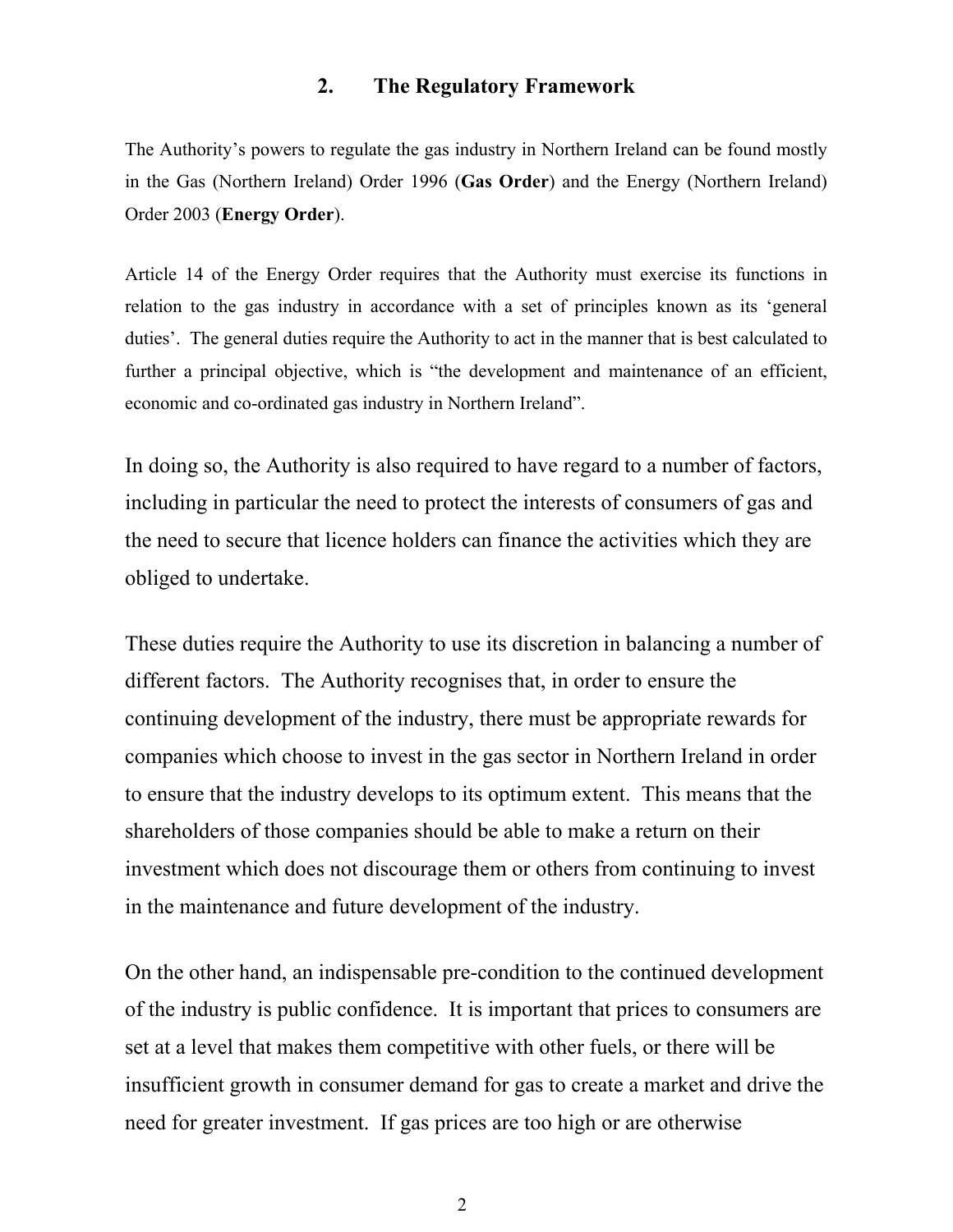perceived as being (or likely to become) unfair to consumers, consumers are more likely to continue to use other more established fuels, notably fuel oil, to the detriment of the gas market. Moreover it is necessary to protect consumers, including those who may themselves have made some investment in order to switch to gas, from paying more than they should reasonably be expected to for their energy needs.

The Authority's general duties therefore require it to ensure that the price of gas to consumers is maintained at a competitive level consistent with investors in the Northern Ireland market making a reasonable rate of return on their investment bearing in mind the risks they face.

In order to strike the right balance between these factors, and therefore to regulate the gas industry in compliance with its general duties, the Authority must be responsive to changing circumstances and be willing to adjust its policies where it is necessary to do so in order to ensure that it continues to act in furtherance of its principal objective.

There are a number of dynamic factors in the gas market in Northern Ireland, which include changes in wholesale gas prices, government taxation policy, consumer take-up of gas, the competitiveness of other fuels, and market sentiment in respect of the risks and opportunities relating to investment in the gas industry. The Authority keeps these developments under review and where appropriate consults on its policy in relation to the industry.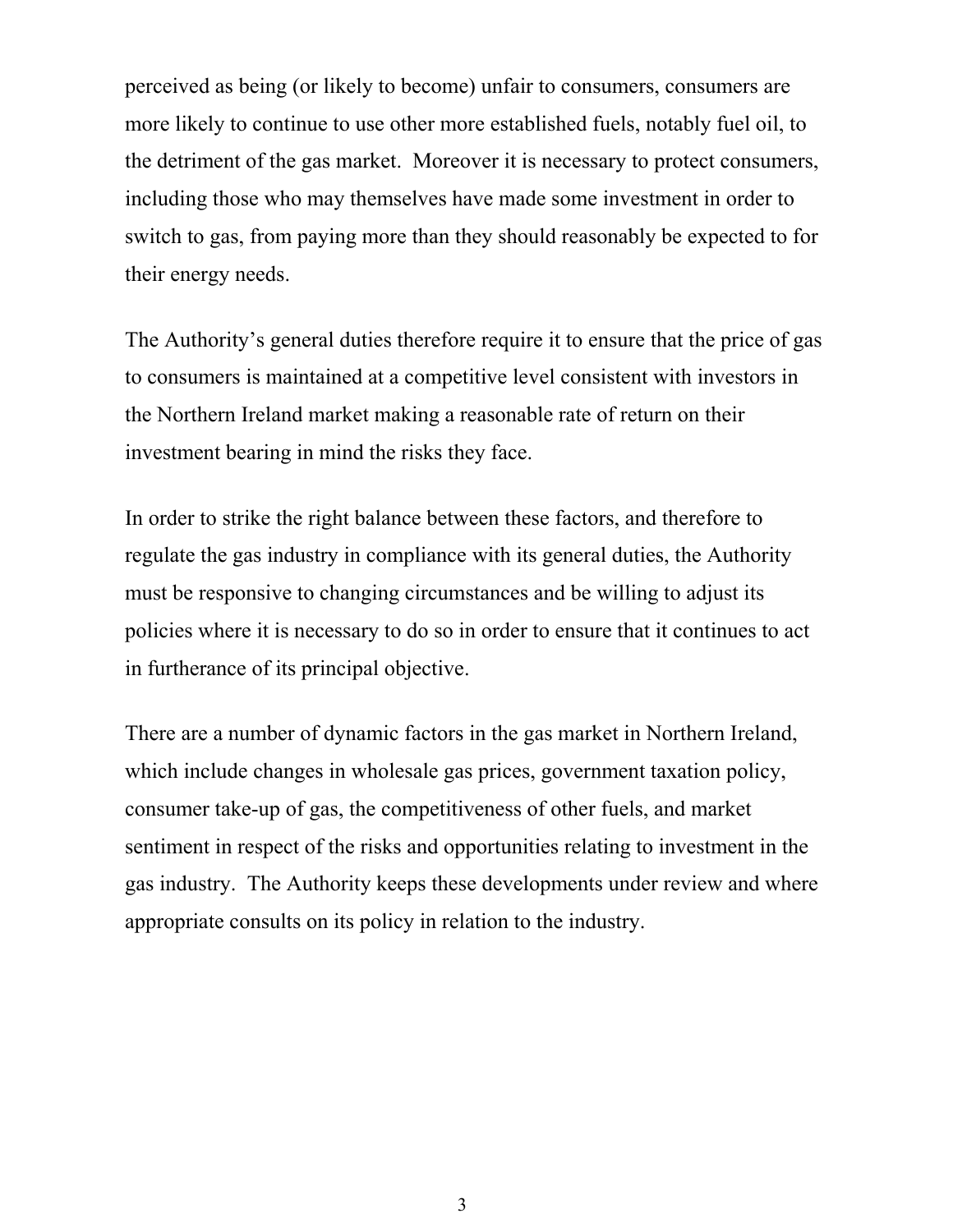## **3. Background**

#### **The Natural Gas Industry in Northern Ireland**

The natural gas industry in Northern Ireland developed in a very different way to the equivalent industries in Great Britain and the Irish Republic.

In each of the latter cases, development followed discoveries of substantial quantities of offshore natural gas. In both cases the arrival of natural gas coincided with a period of rising expectations in domestic comfort and helped facilitate the growth in, for example, gas-fired central heating. Investment in Great Britain and the Irish Republic was undertaken by state owned entities (British Gas in Great Britain and Bord Gáis Éireann in the Republic) which were able to take a long term view on returns on their investments.

The position in Northern Ireland was very different. It had no viable natural gas fields of its own, which effectively precluded an early transition to natural gas. Because of this, attempts were made in both the 1970's and 1980's to connect Northern Ireland, first to the British gas network and then to the network in the Republic. Both attempts were unsuccessful. Natural gas finally arrived in 1996 when the Scotland to Northern Ireland gas interconnection pipeline came into operation.

But the development of the industry has taken a radically different form to that in Great Britain and the Irish Republic. Investment has been undertaken by the private sector against the backdrop of a market historically dominated by a highly competitive oil industry. Notwithstanding that significant investment in the sector was perceived as risky (as there was no guarantee that the market would develop sufficiently to allow reasonable returns to be made on the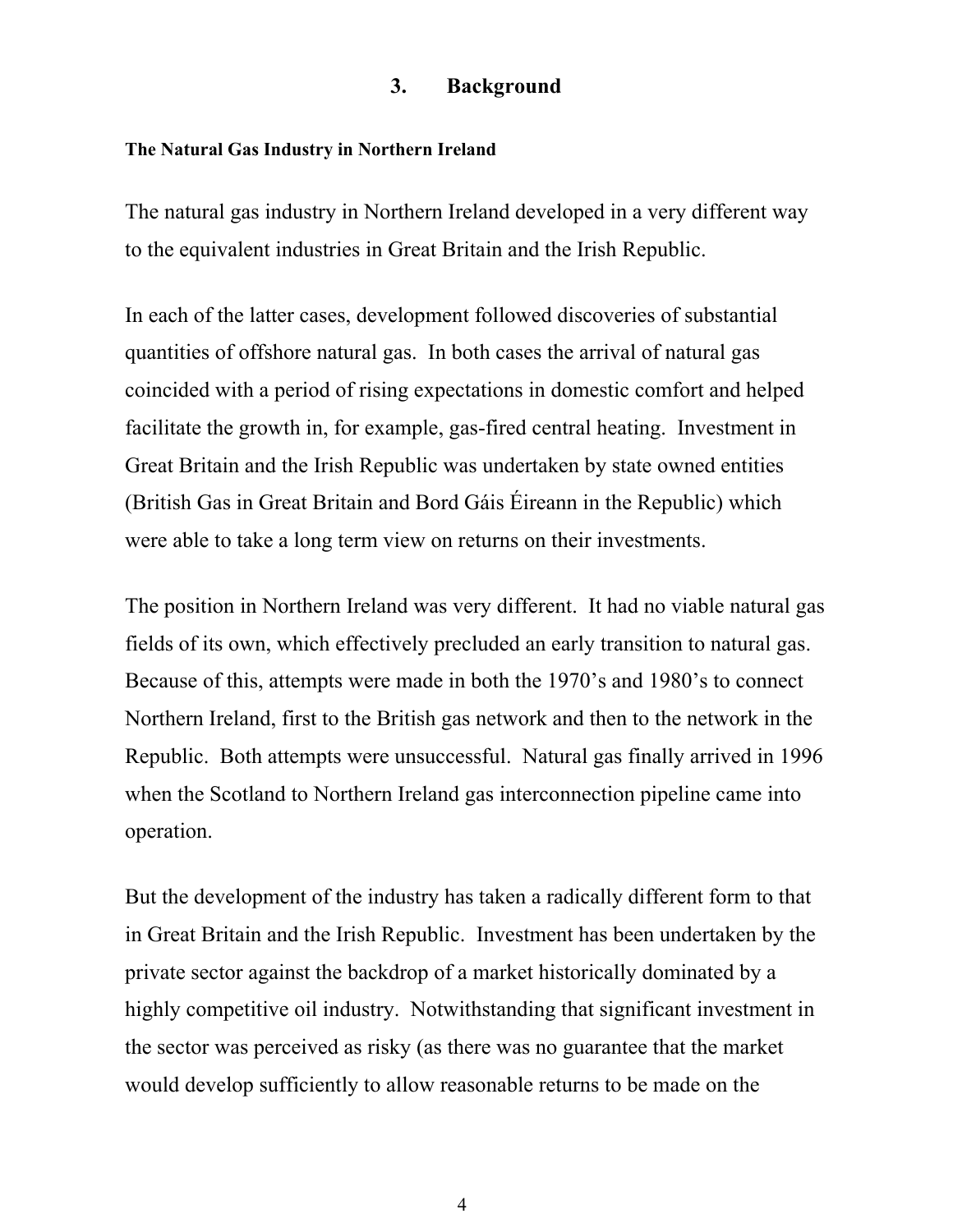investment), investors were prepared to invest provided they received adequate returns on their investment taking into account the risks inherent in it.

# **The Development of Phoenix**

Under the Gas Order, transmission and distribution (together known as conveyance) and the supply of natural gas are licensable activities in Northern Ireland.

Phoenix was first granted a licence in 1996, at which point it started to build its new gas network. The licence gave it exclusive rights to transmit, distribute and supply gas in an area which included Larne and the Belfast conurbation.

At that time, British Gas had a controlling interest in Phoenix which it continued to hold until 2003. During the period 1996 to 2003, minority interests of 24.5% were acquired by each of Keyspan Energy Development Corporation (an American company) and ESH. ESH acquired Phoenix outright in December 2003.

The Phoenix gas network now covers approximately 230,000 of the 300,000 properties in the area covered by its licence. More than 80,000 of those properties are currently connected to the network.

The price control and financial provisions in the licence granted to Phoenix in 1996 differed from provisions typically seen in gas licences in Great Britain. The differences reflected the low customer numbers in Northern Ireland (compared with the mature market in Great Britain), the increased investment risk and an acknowledgment that, until there was a significant increase in its customer base, Phoenix's annual expenditure would exceed its annual income. That position was anticipated to continue for several years.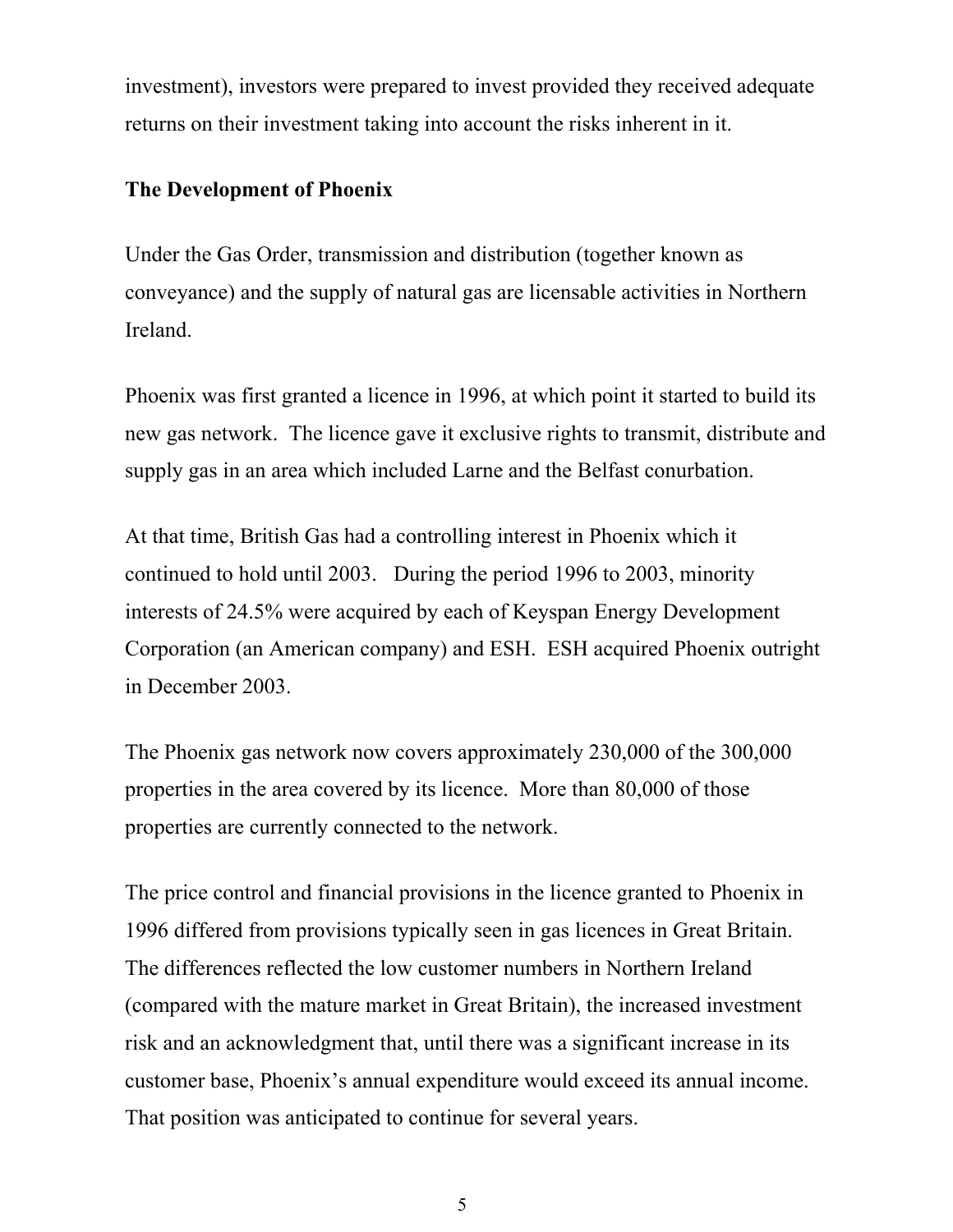Accordingly, key aspects of the 1996 arrangements included –

a rate of return of 8.5% pre-tax real for 20 years (which was significantly outside the range typically seen in gas licences in Great Britain but reflected the greater risk profile faced by investors),

price caps that were set to allow costs to be fully recovered by 2016 (within 20 years)

forecast negative cash flows (operating losses) were to be capitalised into the Regulatory Asset Base (RAB),

additional income could be earned by capital efficiencies (i.e. expenditure on capital investment being less than forecast),

income could be increased by exceeding gas sales forecasts, and

earnings could be enhanced by reductions in operating costs below anticipated levels.

Until the gas market matured and Phoenix became cash positive, the potential gains identified at (c) to (f) were unlikely to be realisable. However, an amount equal to the value of those gains was added to the Regulatory Asset Base on an annual basis and earned a rate of return.

The effect of this approach led to an increase in the cumulative under-recovery under the licence and consequently increased the Regulatory Asset Base.

The Regulatory Asset Base has therefore been enhanced by an amount representing the shortfall between actual expenditure and forecast expenditure. In key respects this differs from that of other utilities where price controls are typically set to allow full revenue entitlement to be recovered within a five year price control period.

By 2003 the Regulatory Asset Base had risen to £351 million (at March 2005 prices) which included £63 million of costs not actually incurred by Phoenix. This £63 million does not therefore represent monies actually invested by Phoenix in the gas network.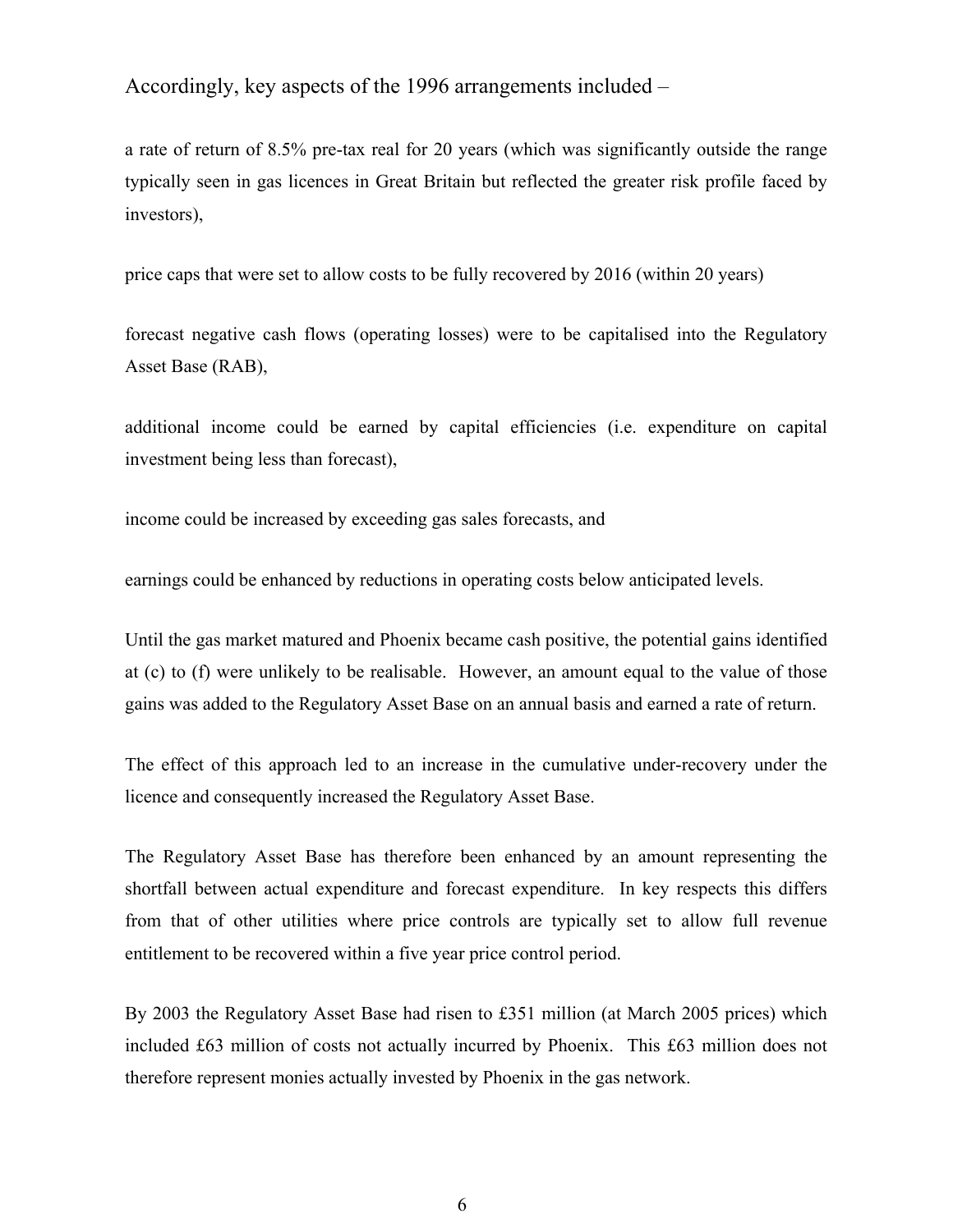### **4. Recent Developments**

#### **Background to the 2004 Negotiations**

During the course of 2004, the Authority and Phoenix entered into discussions on a number of possible changes to the licence granted in 1996. There were a number of factors giving rise to a need to revisit the licence conditions.

First, the extension of the gas network in Northern Ireland to the Northwest. Prior to the development by Bord Gáis Éireann (UK) of the Northwest transmission pipeline between Coolkeeragh power station in Derry and the Phoenix network at Carrickfergus, the Phoenix network had been at the end of the pipeline infrastructure. With the development of the Northwest pipeline the transmission pipe forming part of the Phoenix network (**BTP**) became part of a wider network serving Northern Ireland. This led to a change in the method of recovery of transmission related costs and necessitated changes to the licence.

Second there was the need to implement EU Directive 2003/55/EC concerning common rules for the internal market in gas (the **Gas Directive**). The Gas Directive requires the legal and managerial separation of the gas transmission business of Phoenix from its supply and distribution businesses. This will require a number of changes to the licensing structure currently in place for Phoenix.

Finally, discussions had been ongoing since 2002 on the cost recovery arrangements put in place in 1996 (and in particular the rate of return and 20 year period for capital recovery). Concerns had been expressed that the 20 year period might be insufficient to enable Phoenix to recover its initial investment by 2016 in light of the rate of consumer take-up of gas. There was significant uncertainty about the extent to which, if at all, Phoenix would be able to recover the balance of its investment in the period post-2016.

This situation created a dilemma for Phoenix. To earn its allowed rate of return it was under pressure to increase prices to ensure its investment was fully recovered before the expiry of the price control. But this would be detrimental both to consumers (in terms of increased prices) and hence to Phoenix (since the likely effect was to limit the growth in new connections to its network, thereby seriously prejudicing its ability to make the 8.5% target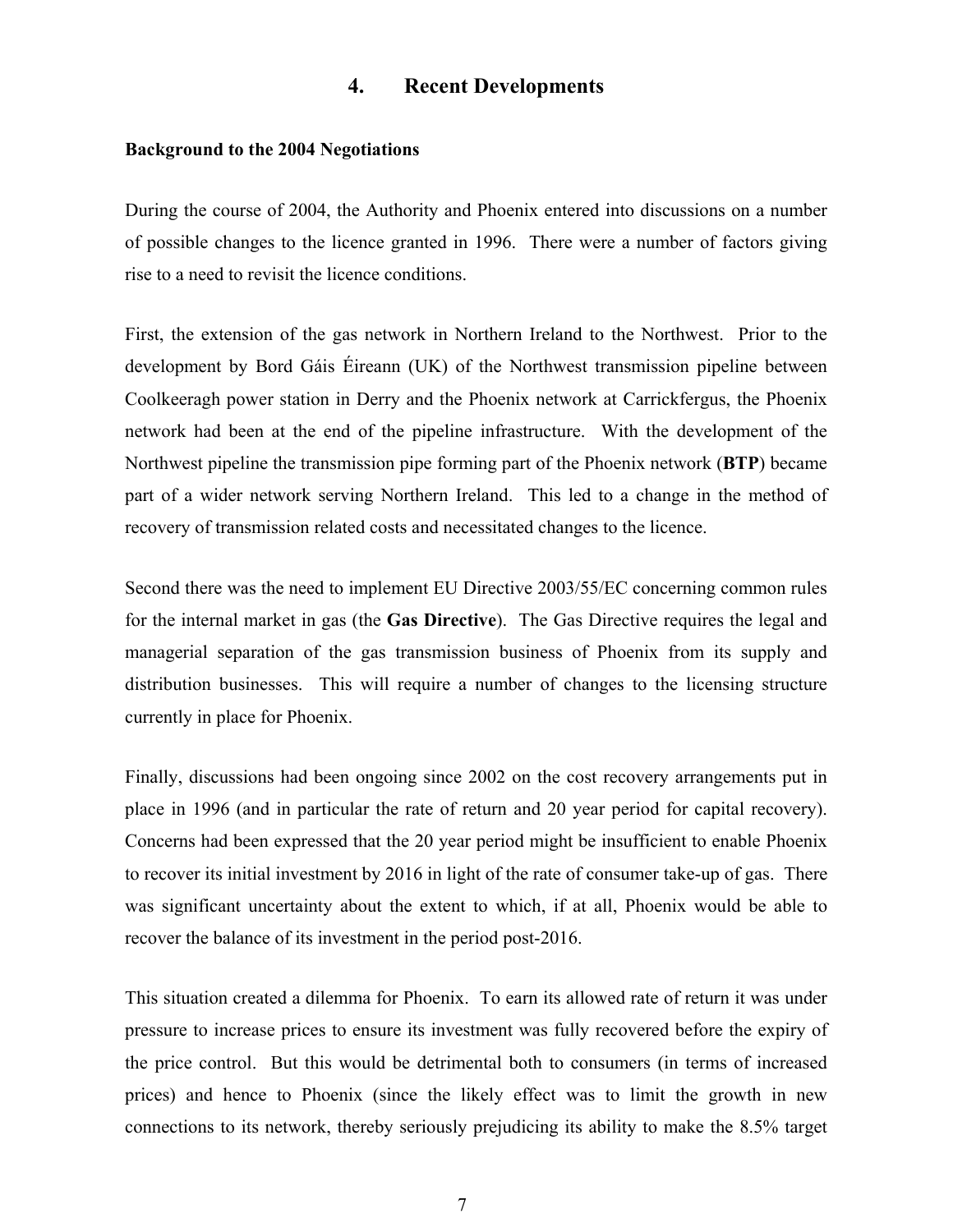rate of return allowed by its 1996 licence). In consequence it would also have been detrimental to the development of the industry in Northern Ireland.

In view of this the Authority agreed to revisit the regulatory arrangements with a view to identifying means of assisting Phoenix in achieving a fair rate of return whilst protecting the interests of customers and promoting the development of the industry.

# **The Proposed Regulatory Agreement**

Discussions with Phoenix on possible changes to the 1996 arrangements commenced as early as the second half of 2002.

At the outset of the discussions, Phoenix was seeking an extended cost recovery period well beyond 2016 (which would have significantly reduced the risk to Phoenix's investment). At the same time it was seeking a Regulatory Asset Base in excess of actual expenditure without any reduction in its target 8.5% rate of return prior to 2016. The view of the Authority at that time was that the proposal did not strike the correct balance between the interests of consumers and those of Phoenix, and would not tend to promote the interests of the Northern Ireland gas industry as a whole. Therefore no agreement on this basis was likely to be reached.

ESH acquired Phoenix outright in December 2003. In January 2004, Phoenix advised the Authority that, faced with a retrospective price increase under its gas contract with Centrica which it felt increasingly powerless to resist, it would have to increase its prices by 10% in April 2004. Shortly afterwards, Phoenix announced a proposed 20% increase in prices from 1 April 2004 pending completion of the renegotiation of its gas contract with Centrica.

Although neither price increase was actually implemented, it was against the background of Phoenix's concerns and public pressure for a greater degree of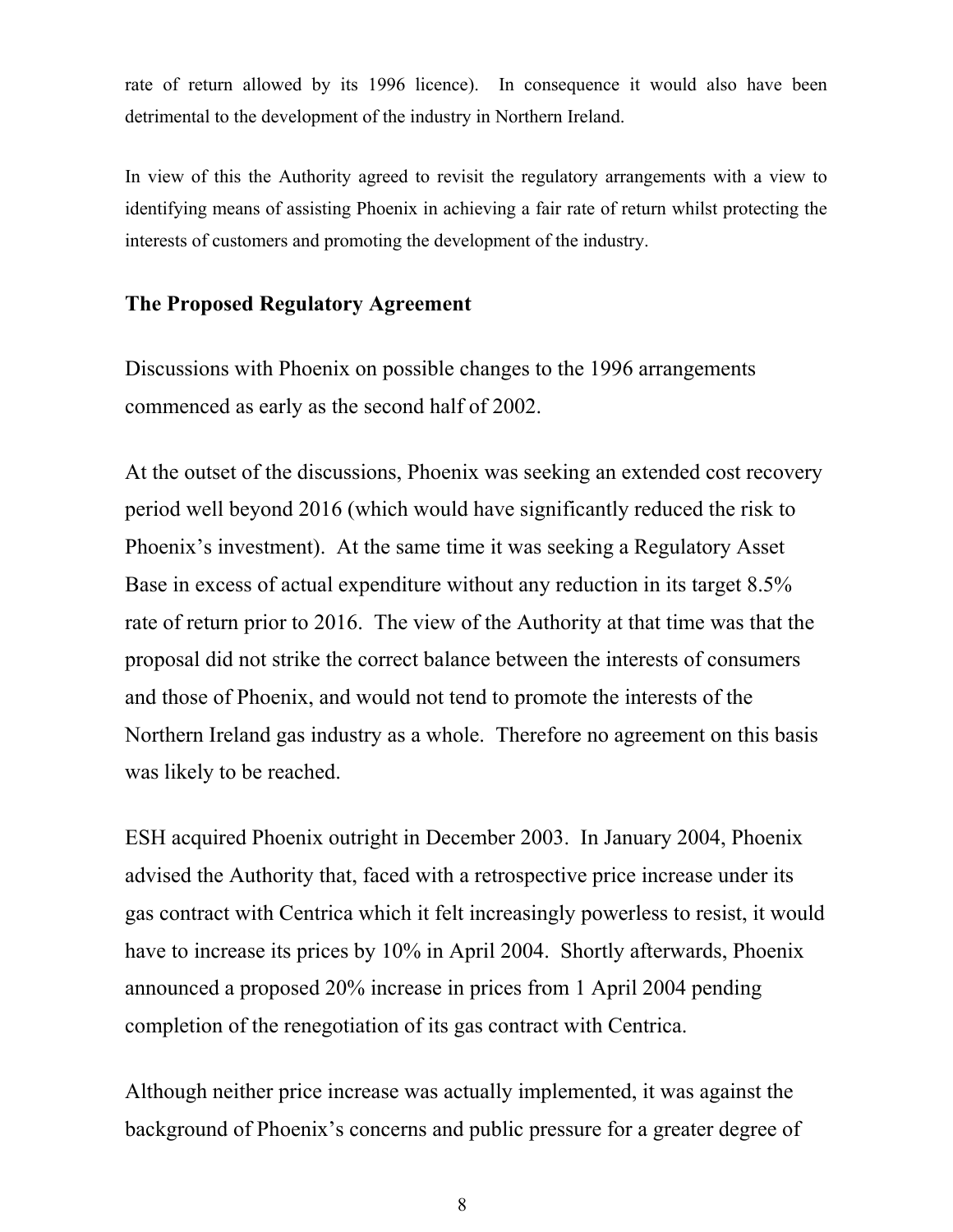long term price stability that negotiations between Phoenix and the Authority were re-opened. The discussions had the twin aims of achieving stability in the transmission and distribution elements of the gas price for consumers, (particularly in the context of Phoenix shortly having to pay increased prices for its gas supply as a consequence of its negotiations with Centrica), whilst striking an appropriate balance between the various interests and being consistent with the Authority's general duties.

There was an acceptance in principle on a move to a forty year capital recovery period (save for assets with a shorter economic life) with existing and future investments depreciating over forty years – a significant change from the twenty year period currently in place. Therefore negotiations focused in particular on two key aspects of the arrangements: the size of the Regulatory Asset Base and the allowed rate of return.

#### **Regulatory Asset Base**

l

As part of the negotiations, agreement was reached in principle on (a) a reduction in the value of the total Regulatory Asset Base from £351<sup>∗</sup> million to £306 million, and (b) a continuation of an 8.5% rate of return on the distribution Regulatory Asset Base until 2016. As noted earlier, at this stage the Regulatory Asset Base exceeded actual expenditure. On the basis of actual expenditure the Regulatory Asset Base would have been in the region of £250 million.

Combined with a movement away from the twenty year capital recovery period under the provisions of the 1996 licence this would have provided benefits to Phoenix. But this was perceived as appropriate in light of a number of proposed

<sup>∗</sup> The figure of £351m includes circa £60m of accumulated under-recovery of allowed revenue in the period 1996 to 2003, which, if the same methodology used in the calculation of the figure of £306m was adopted, would give a Regulatory Asset Base of £330-335m.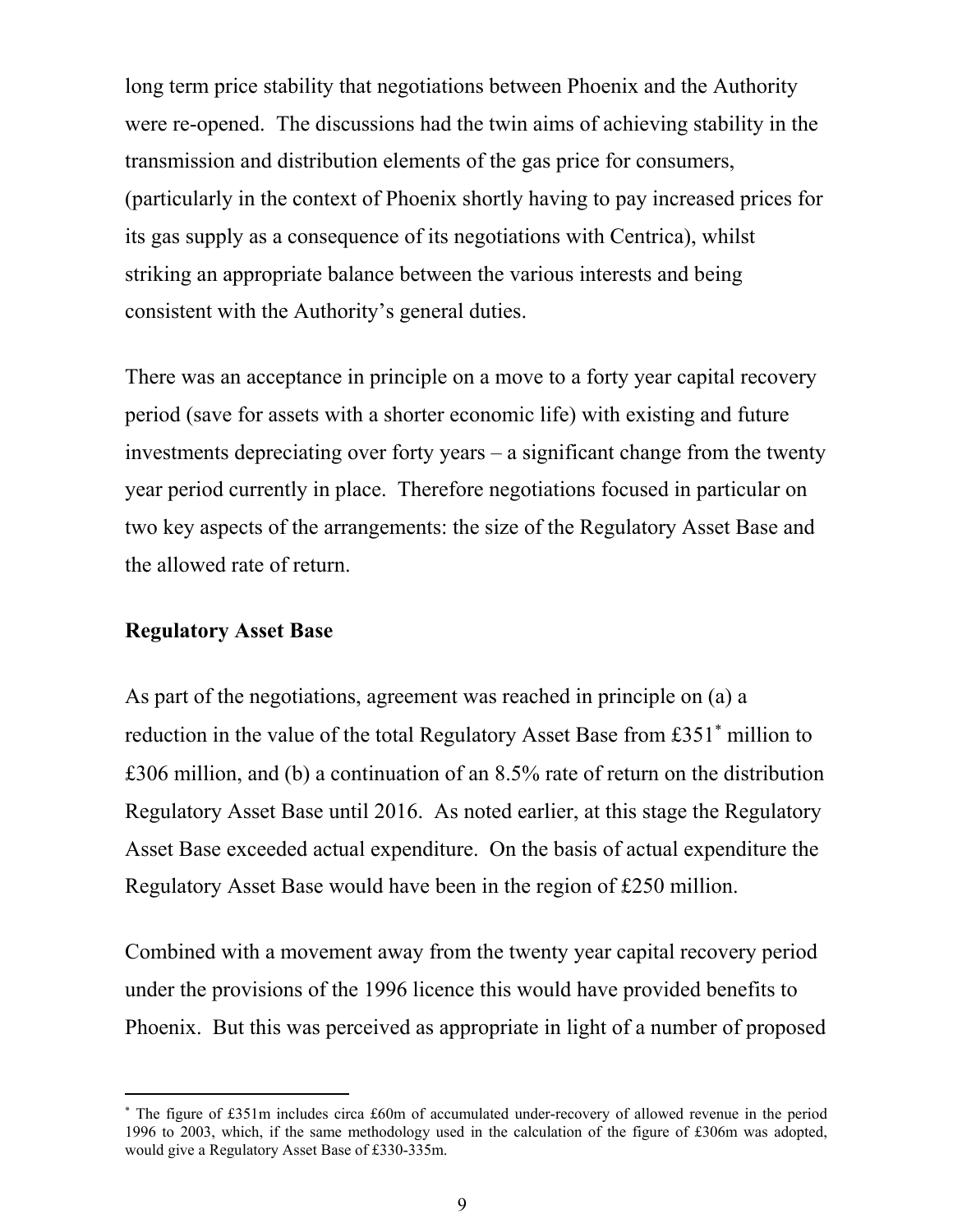changes affecting Phoenix's allowed rate of return and a commitment to mutualisation of the BTP discussed below.

### **Mutualisation and Rate of Return**

The negotiations included an agreement whereby Phoenix would mutualise the BTP without any premium, as soon as possible.

Mutualisation would involve the transfer of the BTP to a not-for-profit company and has the potential to reduce the rate of return funded by consumers on over £100 million of the proposed £306 million Regulatory Asset Base to approximately 3 per cent – equivalent to savings to energy consumers in Northern Ireland of in the region of £5 million per annum. This would be in line with the benefits successfully obtained through the mutualisation of the Scotland-Northern Ireland gas pipeline and the Moyle electricity interconnector.

In principle agreement was also reached on two changes which affected Phoenix's rate of return. It was agreed that the first of these, a reduction in the rate of return from the transmission assets from 8.5% to 7.5%, would be implemented immediately. The new rate of return has been in place since January 2004.

The other change related to a movement from returns being based on the cost of capital on Phoenix's Regulatory Asset Base to equity based returns through, what has been described by ESH in discussions with the Authority as a form of agreed return on equity. The principle behind this concept was to reduce prices to consumers by achieving a lower cost of capital in the distribution component of the Phoenix business, whilst also protecting the interests of the Phoenix shareholders.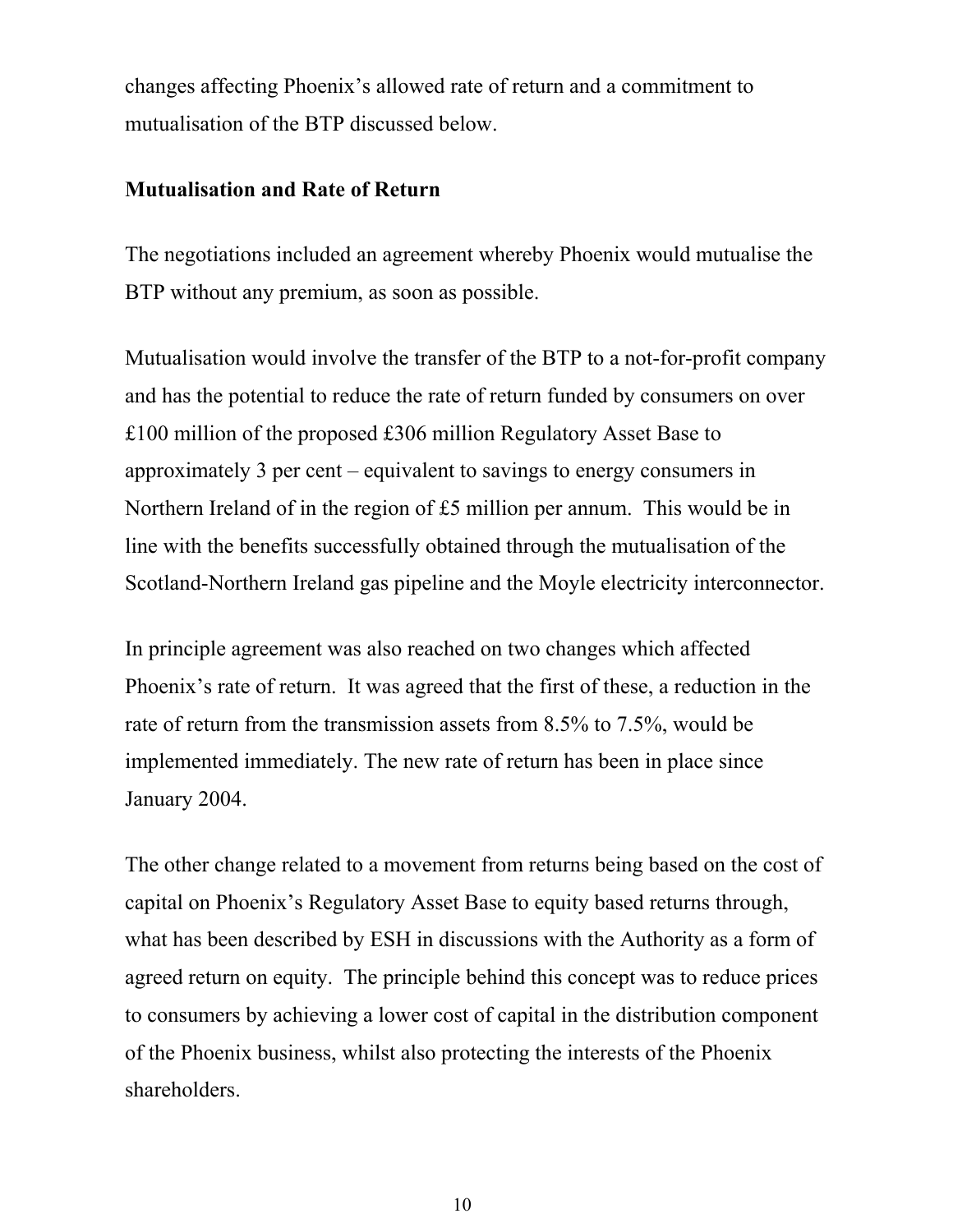In combination (and subject to the detailed proposals for mutualisation and an agreed return on equity being satisfactory) the changes to the Regulatory Asset Base and capital recovery period, together with the proposed changes affecting the rate of return and the mutualisation of BTP, appeared to represent a satisfactory basis for agreement. In the Authority's view – having regard to the information known to it, and all the circumstances prevailing, at the time – this would have enabled it to balance the interests of consumers with the need to ensure development of the gas network whilst providing a realistic and appropriate rate of return on shareholders' investment in Phoenix.

The proposed agreement was arrived at, as a set of principles and objectives, in August 2004. But turning those proposals into a series of concrete actions would require further work. The adjustments to the price control had to be framed in terms of draft licence conditions, which would have to be subject to public consultation by the Authority. Achieving mutualisation of the BTP required the involvement of third parties, and was in any event subject to a number of considerations including its interaction with the separation of business requirements of the Gas Directive. And in relation to the details of the proposal for a form of agreed return on equity, further discussions needed to take place, both between ESH and its shareholders and between Phoenix and the Authority.

These processes inevitably took time. Although the Authority largely completed its drafting of amended price control proposals by early 2005, those proposals remained subject both to agreement with Phoenix and to public consultation with interested parties. Moreover, discussions were continuing as to the process by which mutualisation could be achieved – particularly in the light of the business separation required by the EU Gas Directive, which had an impact on the way in which the Phoenix business could be reorganised to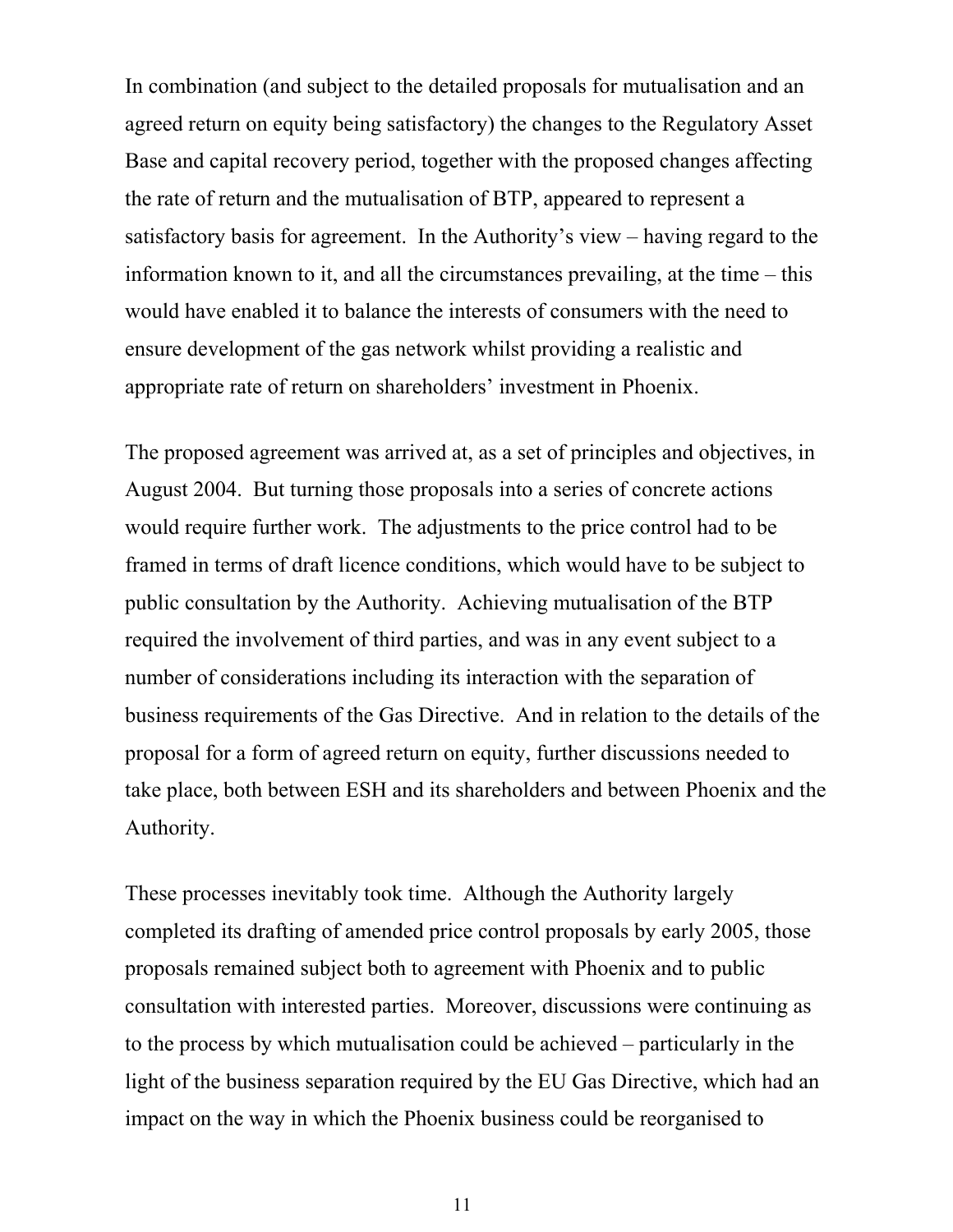facilitate mutualisation – and little or no real progress had been made in establishing more detailed proposals for an agreed return on equity.

Prior to the proposed acquisition of ESH by Kellen, the Authority had indicated to Phoenix the necessity for modifying its licence conditions at the same time as the price control was modified, so as to incorporate conditions requiring it to mutualise the BTP. The purpose of this was to ensure that Phoenix did not obtain the benefits of the new price control until the Authority could be certain that it was legally obliged to mutualise.

The Authority's judgment as to whether the proposed agreement ultimately represents the right balance of interests so as to be consistent with its general duties is dependent in large part on its assessment of its overall value to consumers and shareholders. This in turn will require consultation and the finalisation in detail of all elements of the proposed agreement.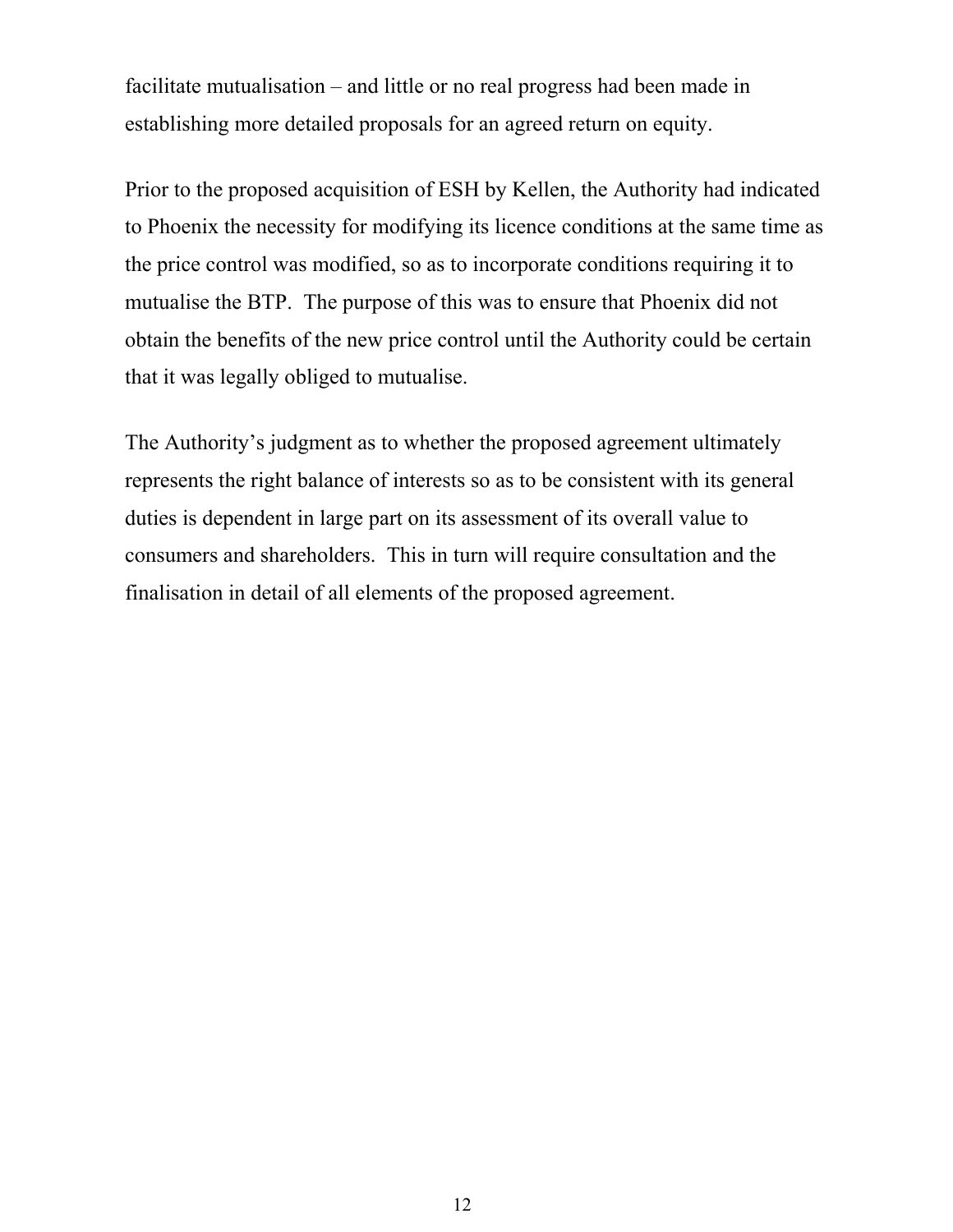### **5. The Kellen Acquisition and Current Regulatory Issues**

As noted earlier, ESH includes assets other than Phoenix. It is not therefore possible to identify with certainty the extent of any premium included in the proposed consideration for the Phoenix assets over and above their Regulatory Asset Base. However, it is known that ESH acquired the assets of Phoenix for a consideration of around £240 million (being the cost of acquisition of the company and the value of subsequent investments). And the Authority's understanding of the value Kellen's offer attributes to Phoenix suggests a profit on this initial investment (depending on assumptions made) of between £85 million and £130 million over a short period of time.

Moreover, overall the offer price is estimated by the Authority to represent a premium of at least £60 million over the combined asset values and cash of the businesses being acquired. A pro rata apportionment of the premium to the Regulatory Asset Bases implies that a premium in the region of £43 million (or 13%) is being attributed to the Phoenix assets. If the transmission asset is excluded from the Regulatory Asset Base (on the assumption that it will be mutualised) the premium increases to 18%.

Kellen's offer for Phoenix was announced on 8 April 2005. Whilst draft licence conditions reflecting the amended price control were well advanced at that point, little (if any) progress had (or has since) been made in the discussions on mutualisation and an agreed return on equity. The proposed takeover has revealed new information about the potential value of Phoenix and its possible future ownership. Now seems an appropriate time to consider the status of the discussions with Phoenix and to seek views on the proposed agreement with Phoenix and other regulatory implications of the transaction.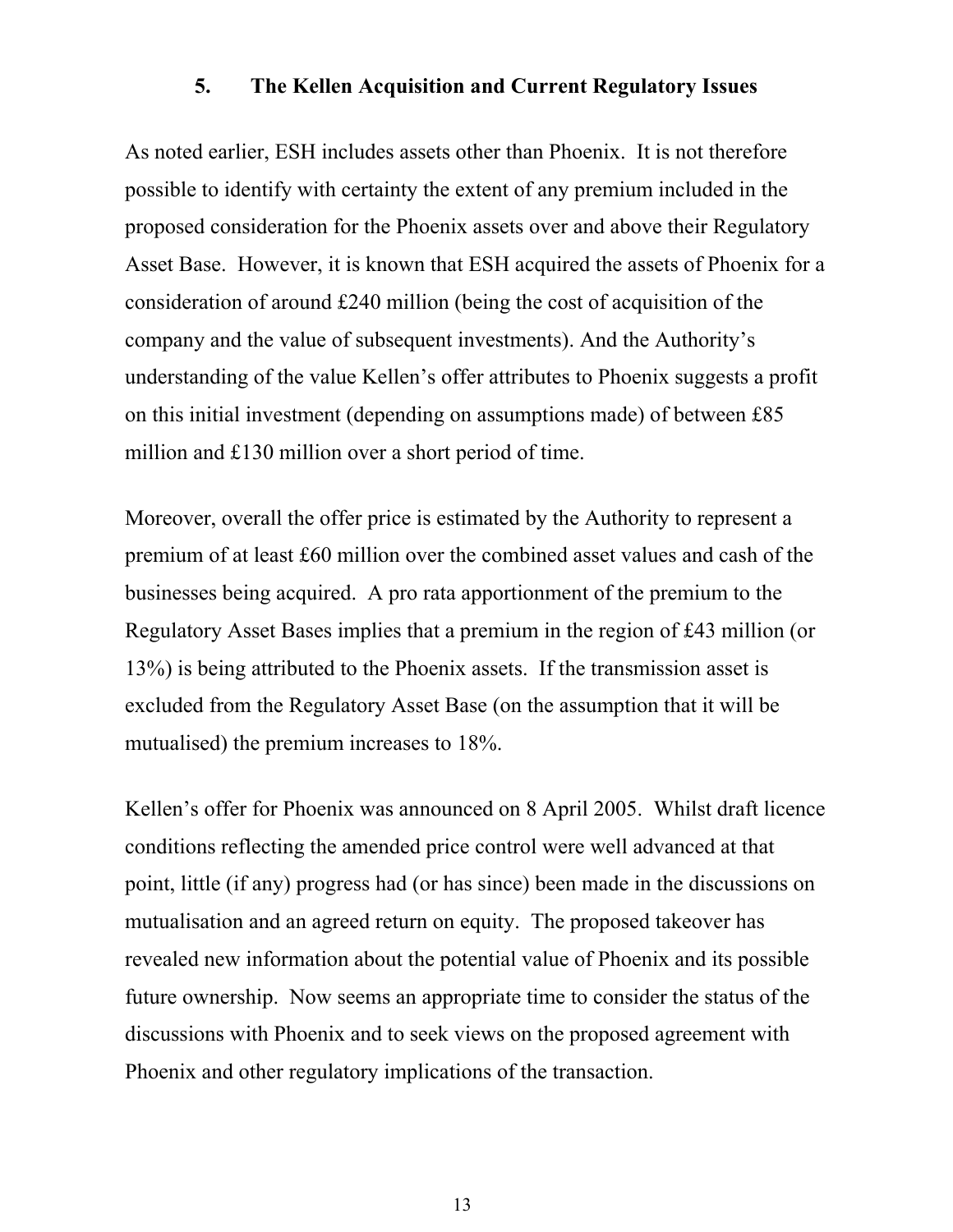### **Issues Arising from the Proposed Acquisition of ESH**

The Authority accepts that new ownership may be beneficial for consumers especially as it could lead to new opportunities that may not have been fully exploited by the existing owners.

However, Kellen's proposed acquisition of ESH raises three broad issues for the Authority.

First, it constitutes an appropriate juncture at which to take stock of the progress made to date on discussions towards the implementation of the proposed regulatory agreement. Those discussions have been proceeding slowly. In part this is because of the complexity of some of the issues. But the current situation is that the proposed agreement has been neither finalised nor consulted on (prior to this paper) and is still not at the stage of detailed implementation. Its terms are not binding on Phoenix, whether under its current or under its proposed new ownership.

Second, the price offered by Kellen for ESH causes the Authority to re-evaluate the confidence of the market in the relation to the development of the gas industry in Northern Ireland, the rate of return that shareholders are willing to accept, and the effective cost of capital. This may give rise to different assumptions than previously made.

Third, in line with precedents established by other UK utility regulators, the Authority needs to consider whether the provisions included in the Phoenix licence are adequate to ensure the sustained financial and operational stability of its business, having regard to its relations with its ultimate parent company and other companies within its group. There is no evidence that Kellen is likely to behave in any way inappropriately in this respect, or to lack the appropriate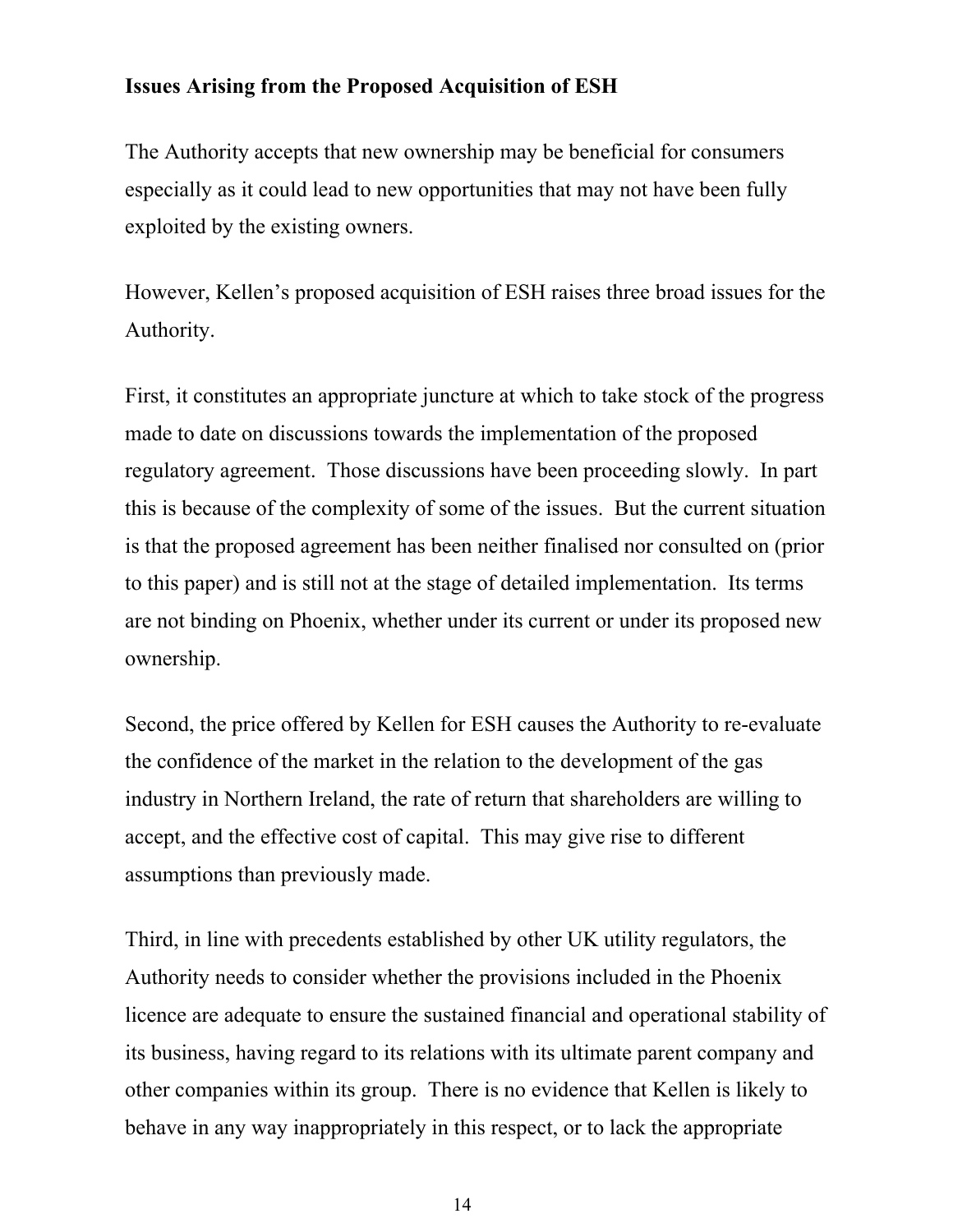resources to support Phoenix. But the thinking of other comparable regulators in the UK has developed over the last few years in response to the takeover of regulated companies, and now is a suitable juncture to consider whether the relevant licence conditions in Northern Ireland continue to reflect regulatory best practice or should be amended.

### **The Implementation of the Proposed Agreement**

The Authority needs to consider whether it is practicable prior to the completion of Kellen's proposed acquisition of ESH for Phoenix to fully implement the steps that were envisaged under the proposed agreement – in particular the mutualisation of the BTP and arrangements being put in place to achieve the benefits envisaged in discussions on the concept of an agreed return on equity – and, if not, whether those steps can or should be reflected in binding licence obligations on the company.

If it is not possible for these steps to be completed, or if they are not committed to in such a way as to be legally binding on Phoenix, the Authority must take cognisance of the fact that the proposed new owners of Phoenix may have different views as to what actions can be taken to further their own and consumers' interests. In such circumstances it would seem inappropriate for the Authority to proceed to modify the price control of Phoenix until the overall situation becomes clearer, and enter into discussions with the new owners of Phoenix after the completion of the transaction. It may be that different proposals should be made or considered.

#### **Information Revealed by the Proposed Acquisition**

The Authority must operate on the reasonable assumption that some premium, of a material and possibly a significant percentage above the value of the Regulatory Asset Base of Phoenix, is being proposed to be paid by Kellen in respect of the Phoenix business. It is of course open to Kellen itself to disprove this assumption if it is in fact incorrect.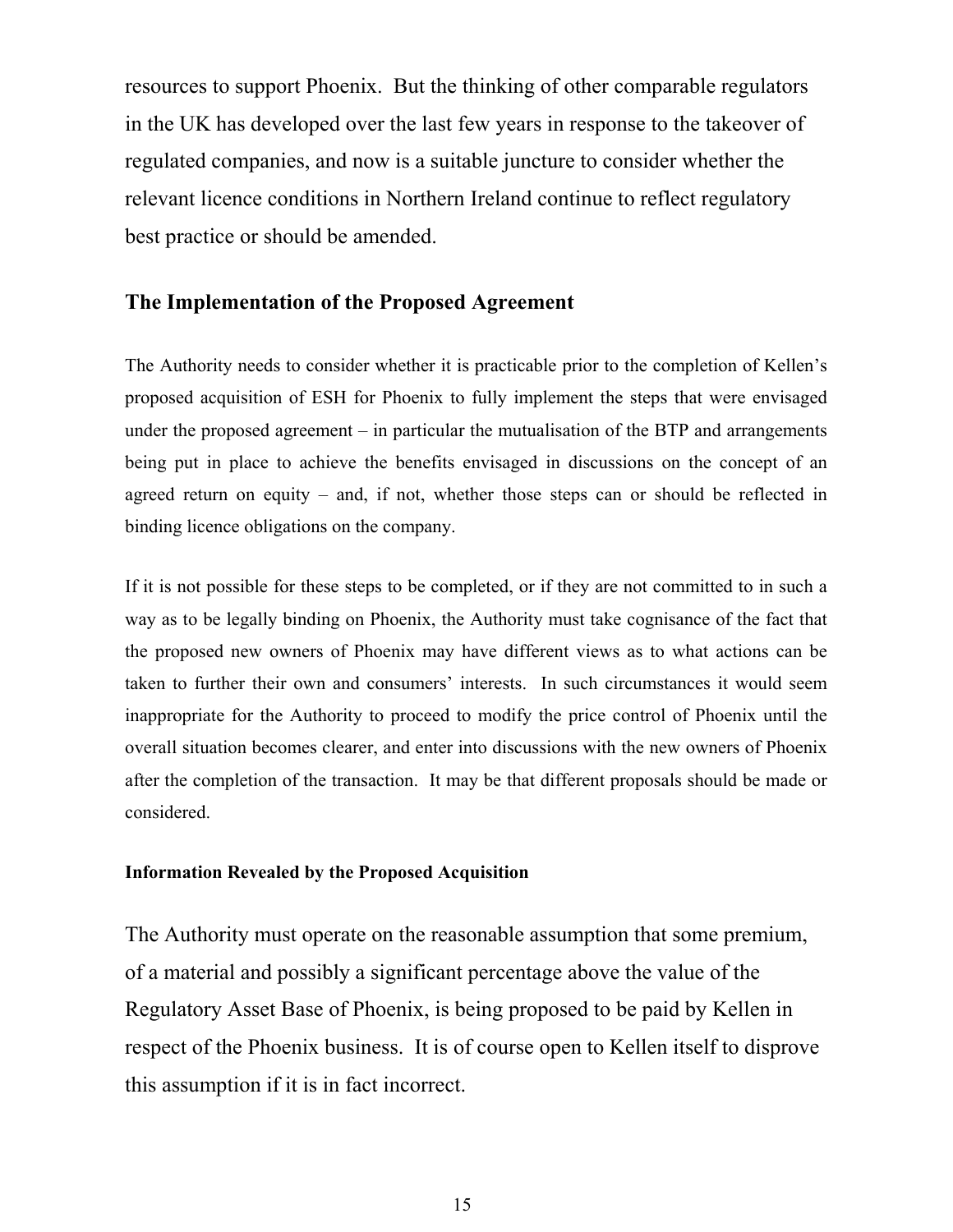The price offered by Kellen for ESH provides the Authority with important information about the value that investors place on the current and future business of Phoenix and their willingness to accept a lower effective rate of return on their investment than had previously been assumed.

The Authority needs to have regard to this information in deciding what rate of return should be allowed to Phoenix on its Regulatory Asset Base, and to adjust its previous assumptions and conclusions in this regard. The new information may, in particular, suggest that an 8.5% rate of return on distribution might be higher than is justified in the light of the Authority's general duties, and might fail to strike the correct balance between the interests of shareholders and consumers and so be inconsistent with what it best calculated to promote the development of the gas industry in Northern Ireland.

The Authority must be responsive to new information and changing circumstances, and it is currently concerned that the rate of return that was previously being considered could now appear to be excessive. The Authority is minded to reconsider the proposed agreement in the light of the recent developments.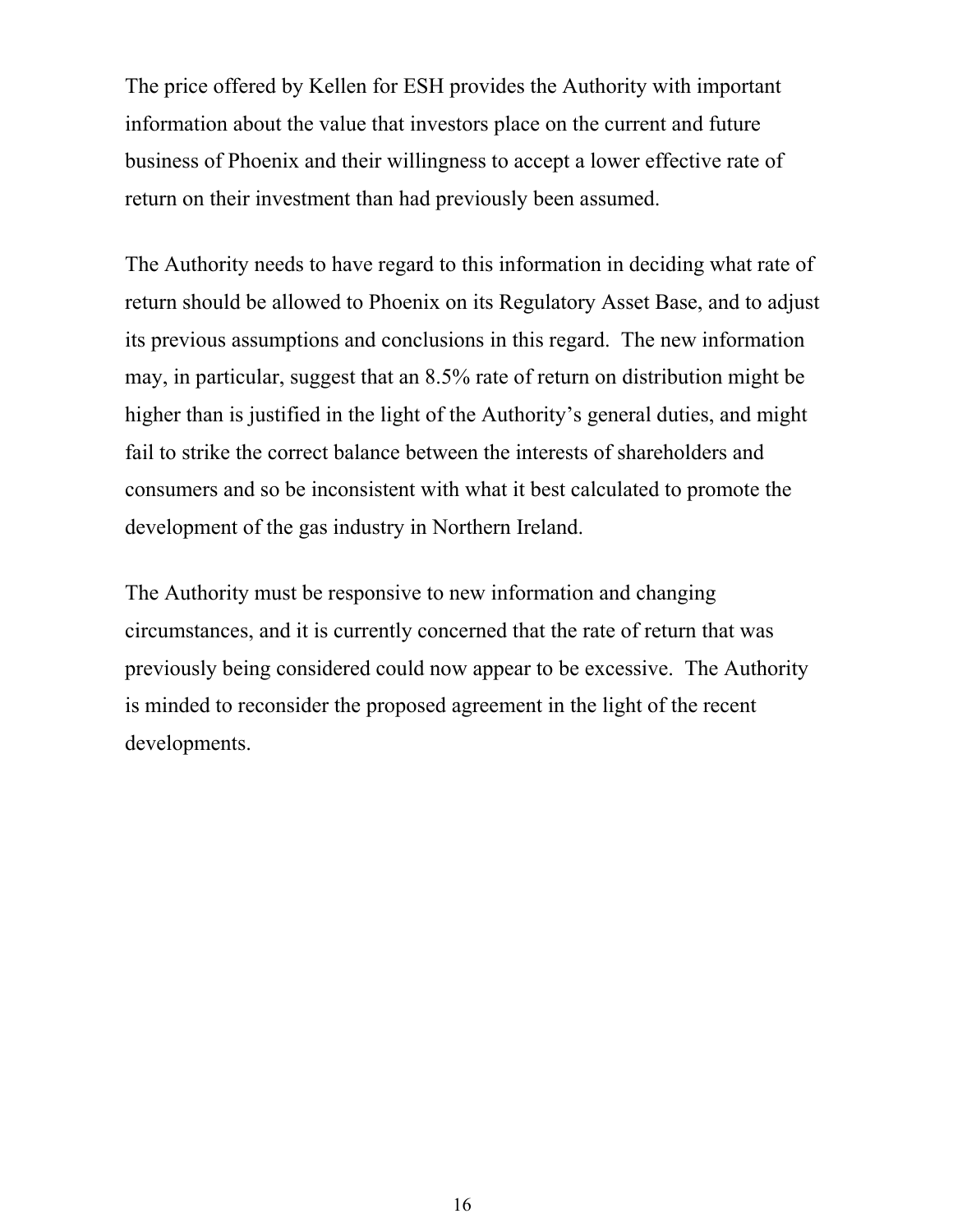### **Review of the Licence Conditions**

Under the existing licence, it is the Department of Enterprise, Trade and Investment (DETI) which has the duty to assess whether Kellen has the adequate technical, financial and managerial strength to become the sole shareholder in Phoenix. In parallel to DETI's role, the Authority has a duty to evaluate the regulatory impact of the change of control and continue to assess whether existing licence conditions adequately safeguards consumers' interests.

The Authority has to ensure it has adequate regulatory safeguards in place. The proposed takeover represents an appropriate point at which to consider whether the conditions in the Phoenix licence currently reflect regulatory best practice and, if not, consider what modifications should be sought.

Terra Firma does not hold any other related energy assets in Northern Ireland, and therefore the Authority sees no competition issues arising from the acquisition. The Authority does, however, need to consider whether Phoenix will be able to continue to comply with its obligations post-takeover and whether those obligations should be amended to reflect regulatory developments generally. Therefore the Authority is seeking views on the need for, or desirability of, modifications in the areas indicated below. These reflect provisions which have become commonplace in utility licences in the UK, and the Authority would be minded to propose licence modifications adopting similar provisions unless it is satisfied that there are good reasons why it should not do so.

#### **Ring- Fencing**

Any activities of Kellen or its associates that could prejudice the financial and managerial viability of Phoenix would be of concern to the Authority. In Great Britain, such concerns have been address by licence modifications to ensure that the regulated business is ring fenced from the other activities of the group of which it forms part. Therefore the Authority is minded to propose modifications to the Phoenix licence to include conditions that –

• require the directors of Phoenix to act solely in the interests of the gas business and independently of the parent company,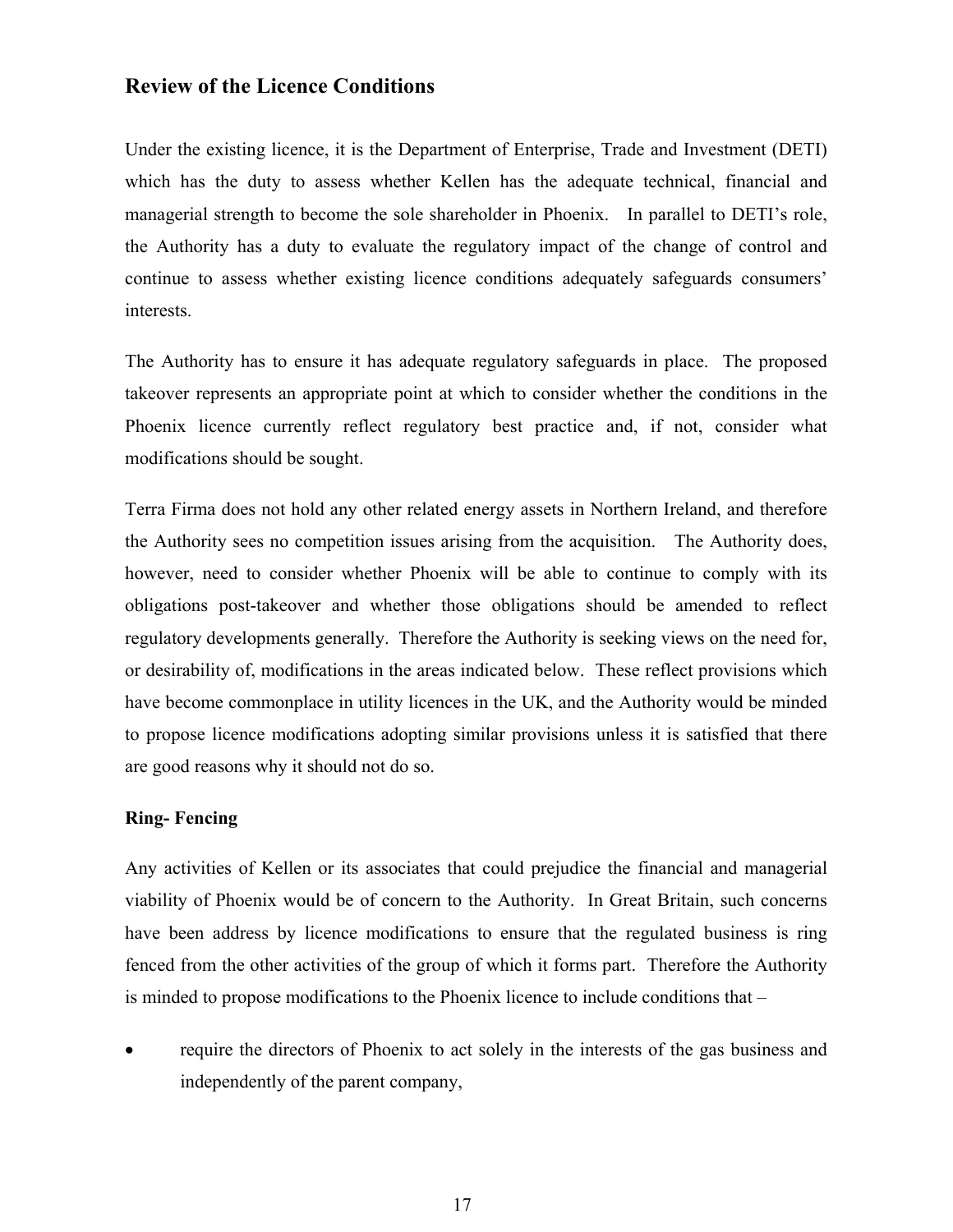- prohibit Phoenix, without the Authority's permission, from entering into arrangements which contain provisions for cross-default, or accepting liabilities in respect of any related undertaking,
- require Phoenix to publish its results as if it were listed on the Stock Exchange.

Similar ring fencing provisions are in the BGE Transmission and Premier Transmission licences.

### **Dividend Policy**

In determining the allowed revenue methodology, the Authority has a responsibility to ensure that the licensee has the ability to finance its activities. To achieve this the Authority is minded to suggest that Kellen's approach to the use of revenues should take into account Phoenix's obligations towards customers and the development of the natural gas industry in Greater Belfast. For example, Phoenix's revenue should not be used to finance other Terra Firma projects to the detriment of the Belfast gas consumer. This could be addressed by a licence condition that required Phoenix's payment of dividends not to have any adverse effect on its ability to carry out its licensed activities.

### **Legal Undertakings of the New Owner**

The Authority is also minded to add further conditions to the Phoenix licence requiring its parent company to give a legal commitment to –

- provide any information that the Authority requires in performing its statutory duties
- avoid taking any action that may interfere with Phoenix's ability to meet its licence obligations.

This follows the approach the Authority applied to Northern Holding Energy Holdings when it acquired Premier Transmission following its mutualisation.

### **Impact on the Financing of Phoenix**

As mentioned above, it is the DETI's duty to assess the impact of how Kellen plans to finance the acquisition. However, if in the future the purchaser decides significantly to change the Phoenix financial structure this could adversely affect consumers and the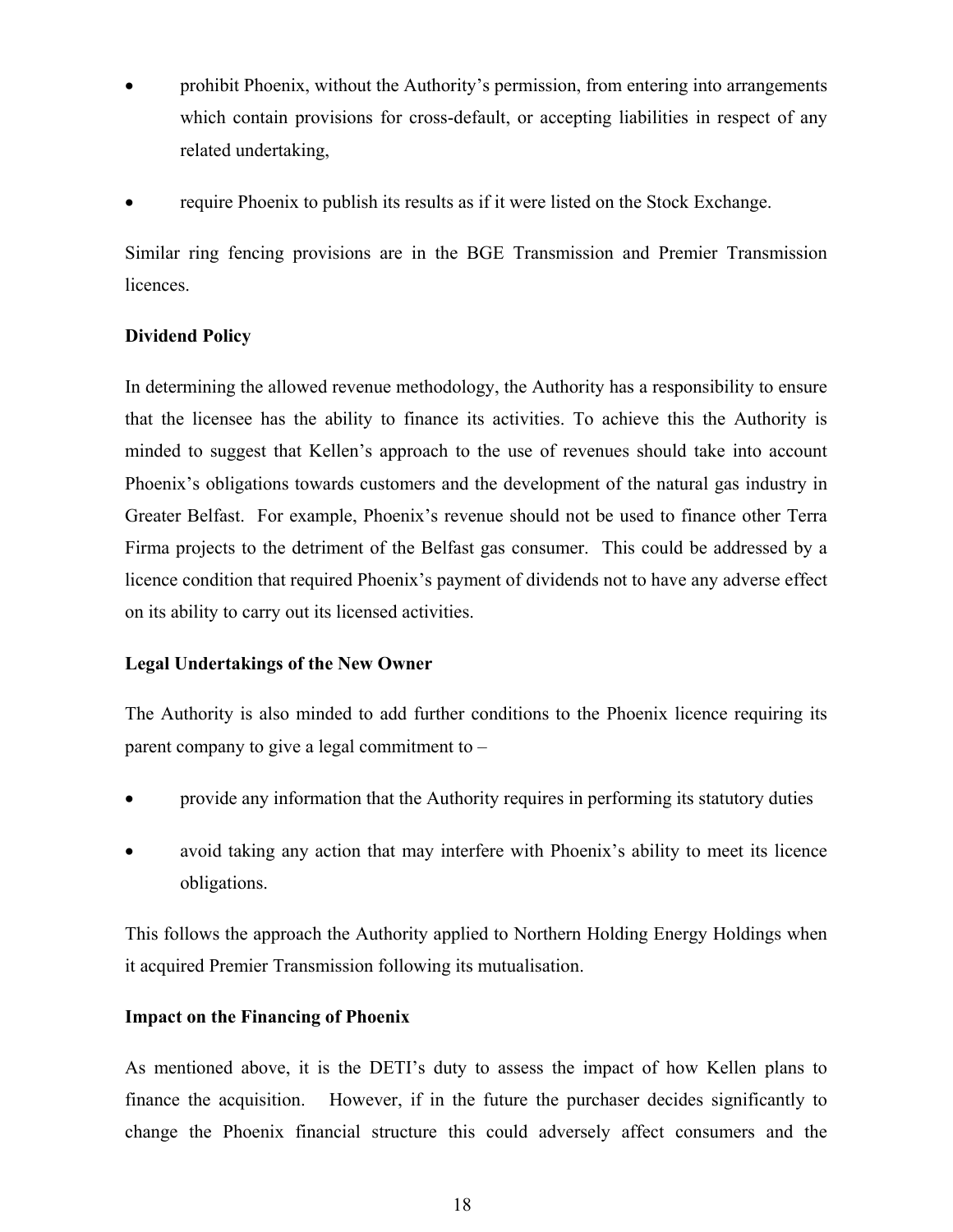development of the gas industry. It is important that any future proposals do not materially affect Phoenix's ability to meet cost shocks and to finance its capital investment requirements.

The Authority is therefore seeking views on the need for a licence modification which would require the parent company of Phoenix to consult and seek the approval of the Authority to any material changes to the Phoenix financial structure.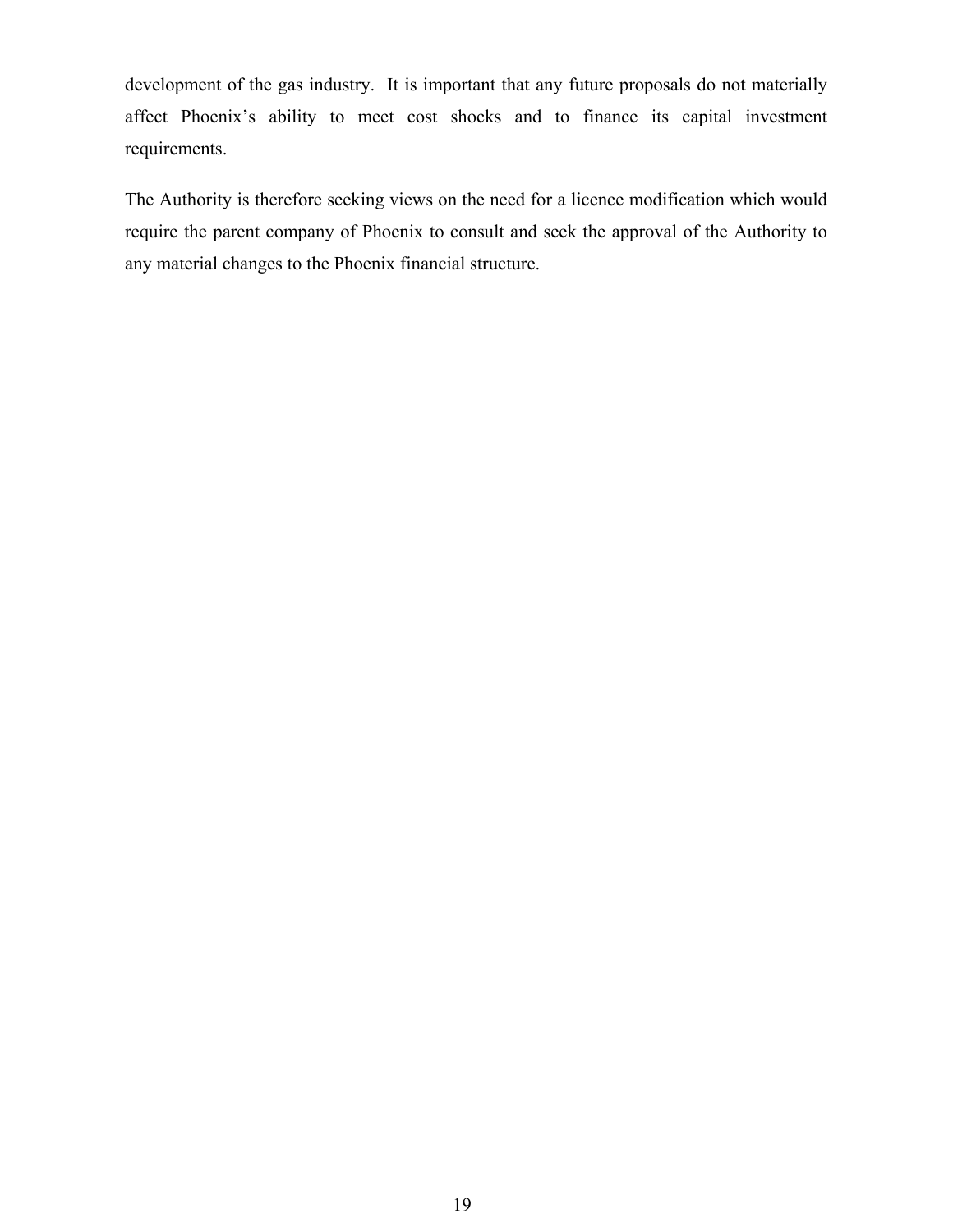# **6. Request for Information and Opinions**

The Authority is seeking the views of interested parties on the matters raised in the consultation paper in order to inform its policy in relation to the proposed acquisition and any licence changes necessary or desirable in light of it

In particular the Authority would welcome responses to the following questions -

- If it is not possible for Phoenix to complete the steps envisaged under the proposed regulatory agreement prior to the acquisition of ESH by Kellen, are there are assurances that should be sought by the Authority in relation to them? Are those steps still an appropriate means of protecting the interests of gas consumers in Northern Ireland?
- Should the proposed regulatory agreement with Phoenix, when taken as a whole, be reconsidered in the light of the recent developments? If so, are there any particular considerations to which the Authority should have regard, or any particular changes or provisions that are necessary to strike the right balance of interests in the light of its general duties?
- Are the proposals under the heading 'Review of the Licence Conditions' appropriate to ensure that the Phoenix business is safeguarded and its compliance with licence conditions ensured? Are there any other proposals that the Authority should be considering at this stage?
- Are there any other matters or information to which the Authority should have regard in the context of the proposed acquisition of ESH?

The indicative timetable for the proposed acquisition contained in Kellen's offer document anticipates a completion date of 24 June 2005. The Authority wishes to have to have the views of respondents on the matters covered in this